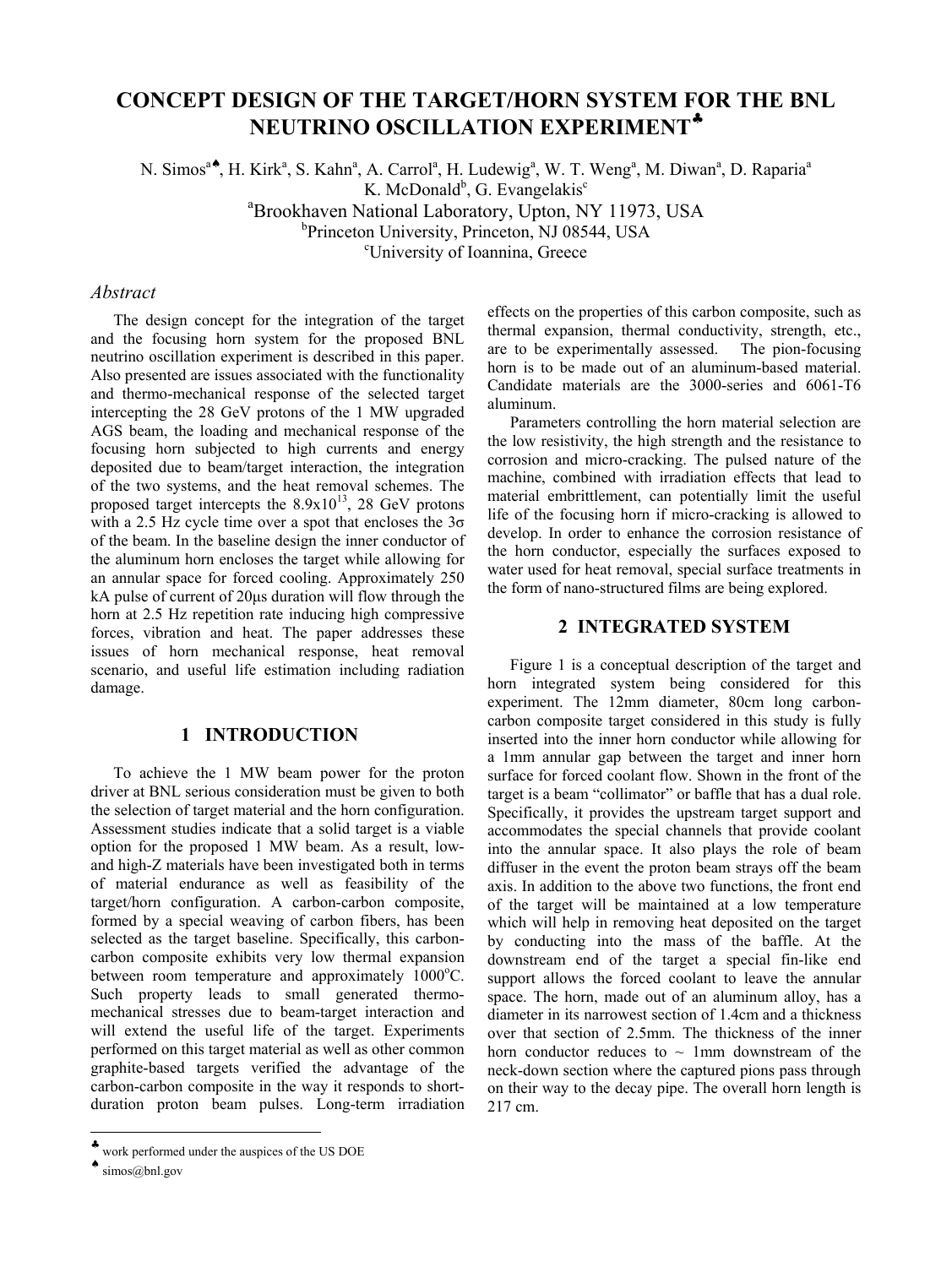The baseline design requires a 250 kA peak current with a repetition rate of 2.5 Hz. One of the options being considered assumes a 20µs half-sine current pulse. Results of horn response with such current pulse structure are presented in this paper. Under such short current pulse most of the flowing current will be within one skin depth of the conductor. The magnetic pressures and joule heating generated in the conductor control the mechanical design of the horn. While heat generated in the narrowest section of the horn by both current and secondary particles is partly removed by the fluid flowing in the annular space, the balance will be removed by the spraying of coolant through a set of optimally positioned jets against the current-side of the inner conductor. Two coolant options are being considered, namely, the spraying of water and of cold helium. The schematic of Figure 1 depicts the water-cooling option.



Figure 1: Horn/Target Configuration

Also under consideration is a downstream thin window whose role is to hold the target coolant in a closed system. The coolant is thus collected, cooled and returned to the target upstream to be re-ejected into the annular space. The key issue with such window is the fact that it will see a significant portion of the incoming beam power and will be subjected to high thermo-mechanical stress conditions. Further, the presence of additional material in the flight path of pions generated and focused by the horn represents an additional impediment. However, since the only role of such window is to prevent the coolant from escaping from the closed envelope, a low-Z material (for minimal interaction with secondary particles or heat generation from intercepting the beam protons) such as carbon-carbon composite can provide the required boundary.

## *2.1 Energy Deposition and Heat Removal*

Energy generated in the target/horn system is due to the target/proton interaction and the current flowing in the horn. Energy is also deposited in the horn from secondary particles generated in the target. Different mechanisms,

namely heat convection, conduction and radiation heat exchange between target and horn are responsible in removing the deposited heat. The heat balance of the overall system, as it reaches an operating temperature, is addressed by utilizing a sophisticated finite element analysis.

#### *Target Heat Deposition*

Energy depositions for two different beam spots on two target diameters have been estimated using hadron interaction codes. Specifically, 1mm and 2mm rms proton beams are interacting with 6mm and 12mm diameter targets respectively effectively capturing  $3\sigma$  of the beam.  $8.9x10^{13}$ , 28 GeV protons are delivered on target with a 2.5 Hz cycle time. The integrated energy deposited on carbon-carbon target per  $8.9x10^{13}$  protons is 5.1 kJ and 7.3 kJ respectively resulting in temperature rises of 1000 <sup>o</sup>C and 280 <sup>o</sup>C in the target. While the 1mm beam deposits less energy, thus easing the heat removal capacity required, the temperature rise is high making the 2mm beam more preferable.

#### *Horn Joule Heating*

For a 20µs half-sine current pulse (effective frequency of 0.025 MHz) the current is expected to flow over a skin depth of the inner surface of the inner conductor. The skin depth δ for a horn made out of 3000-series aluminum, for example, with resistivity  $\rho = 4.2$  mohm-cm, is calculated based on the following relations:

$$
\delta = (6.61/\bar{f}^{1/2}) k_1 ; f = 0.025 \text{ MHz}
$$
  

$$
k_1 = [\rho/\rho_c]^{1/2} ; \rho_c = 1.724 \text{ mhoms-cm}
$$
  
leading to a skin depth of  $\delta_{\text{Al}} = 0.06525 \text{ cm.}$ 

In the narrow section of the inner conductor which surrounds the target and is subject to peak joule heating, the heat generated per unit length is derived from

$$
JH_{\text{pulse-cm}} = \int_{0}^{20\,\mu s} \int_{A} J^2(z,t) \rho \ dA \ dt = 3.88 \text{ Joules}
$$

where  $J(z,t) = J(z) \sin(\pi t/20\mu s)$ ,  $J(z) = J_0 e^{-z/\delta}$  and  $J_0 = 689$  $kA/cm<sup>2</sup>$  is the current density at the conductor surface. The peak temperature rise in the horn, induced by joule heating alone is estimated to be  $\Delta T = 7.4$ <sup>o</sup>C.

#### *Secondary Particle Heating*

Based on the simulation results of different hadron interaction codes, a significant amount of heat is deposited on the horn from secondary particles produced in the target. The heat deposited in the inner conductor of the horn is estimated to be  $\sim$  8.4 kW.

#### *Heat Removal Scheme*

The deposited heat in both the target and horn is removed by forced flow. In this study the target and the horn have been decoupled. Specifically, forced helium is used in the 1mm annular space between the target and horn to remove the heat from the target which amounts to